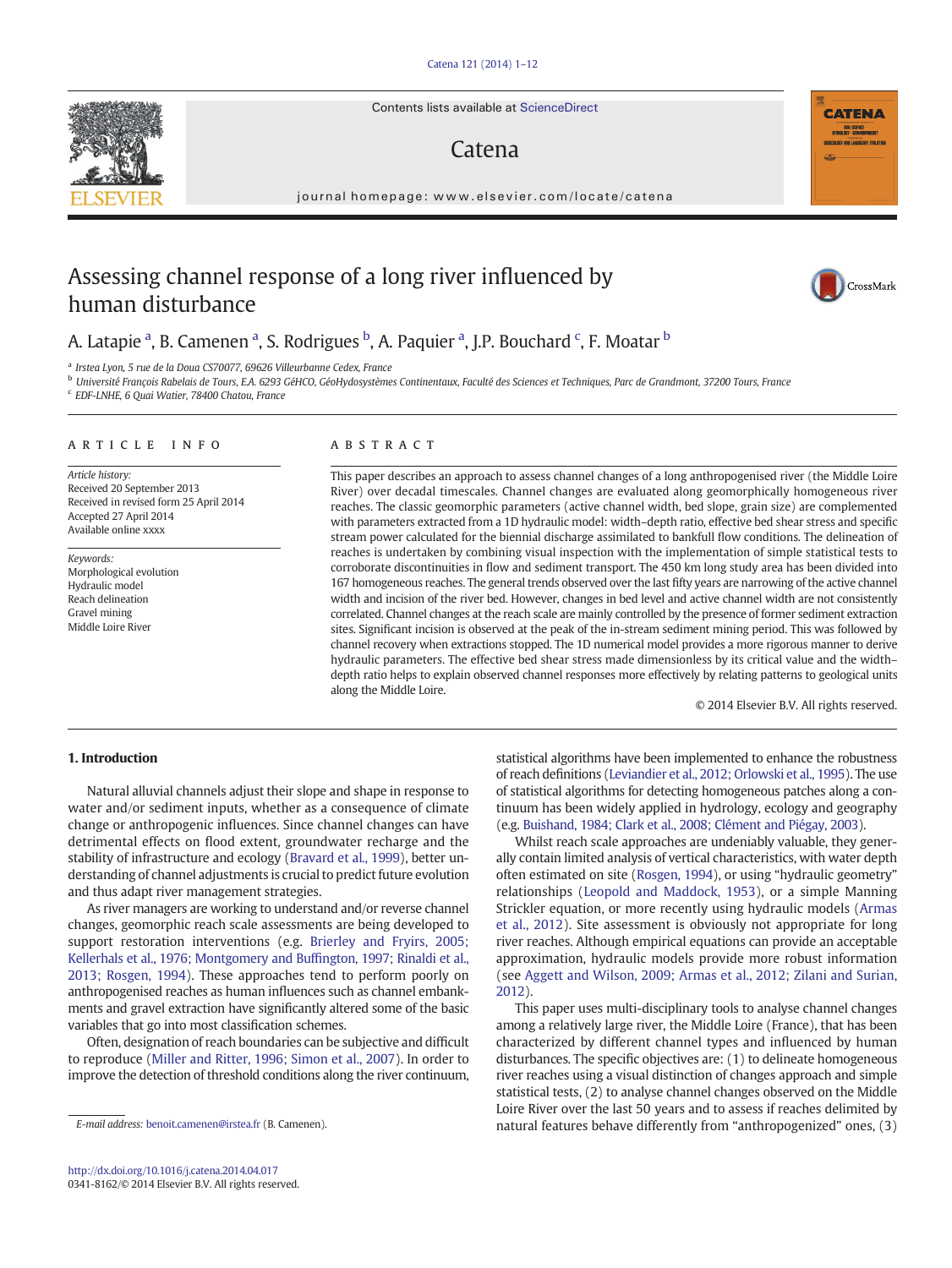<span id="page-1-0"></span>to relate channel adjustments to hydraulic parameters computed with a 1D hydraulic model, and (4) to assess the influence of instream sediment mining on the evolution of the Middle Loire River.

### 2. Study area

The Loire River is the longest river in France with a length of 1012 km. Its drainage area covers 117,000 km<sup>2</sup>, one fifth of France's area. Four major tributaries feed the river: Allier, Cher, Vienne and Maine. Bedload sediment inputs come mainly from the Allier and the Vienne. The reach studied is the Middle Loire, which extends from the confluence with the Allier River to the confluence with the Maine River. The downstream boundary was extended to the gauging station of Montjean-sur-Loire to facilitate hydraulic modelling, that is a distance of about 450 km (Fig. 1). The Middle Loire River is characterized by a section with a multiple channel configuration downstream of the confluence with the Allier River, a short meandering section upstream of Orléans and a multiple channel system with the presence of numerous vegetated islands and sand bars in the downstream section.

### 2.1. Hydrologic characteristics

The Middle Loire River has a highly variable hydrologic regime: very low discharge during the summer and high magnitude flows in winter and spring. Cumulative departure from the mean annual discharge for the period 1863–2011 is presented for Blois gauging station in [Fig. 2a](#page-2-0). Blois is representative of the hydrologic regime of the Middle Loire; it is located 250 km downstream of the confluence with the Allier River. The curve ascends during wet periods and descends during drier periods. Despite major flood events in 1846, 1856 and 1866, the end of the nineteenth century presents a relatively stable flow regime. Alternating wet (from 1905 to 1941 and from 1973 to 1984) and dry periods (1941–1964 and 1984-today) are evident.

The last major flood events on the Loire River were recorded in the second half of the nineteenth century. These extreme events had an estimated return period of 200 years and reached an estimated discharge of 7 200 m<sup>3</sup>/s at Gien [\(Dacharry, 1996; Duband, 1996\)](#page-11-0). Since then, other

floods happened, but on a smaller scale. Dams built at the upstream end of the catchment have only impacted upon the 1996, 2003 and 2008 floods.

At Gien, located 564 km downstream from source, flood events with a return period of 2 years correspond to a discharge of  $1600 \,\mathrm{m}^3/\mathrm{s}$ . [Fig. 2](#page-2-0)b examines the flood frequency and magnitudes of flow recorded at Gien between 1936 and 2011. The data were compiled from peak annual discharges with a threshold of 1600  $\mathrm{m}^3$ /s. Floods above 2700  $\mathrm{m}^3$ /s (equivalent to an event with a ten year return period) have been relatively rare throughout the period (5 occurrences).

#### 2.2. Geological settings

The Loire River basin is characterized by various lithological units influencing its layout and valley setting [\(Babonaux, 1970; Brossé,](#page-10-0) [1982](#page-10-0)). Upstream of Gien (Fig. 1), the north/south alignment of the river is associated with faults in the Hercynian socle ([Alcaydé and Gigout,](#page-10-0) 1976; Debrand-Passard [et al., 1998; Nelhig, 2010](#page-10-0)). On the Middle Loire, four geological units can be distinguished: Jurassic limestones from the confluence with the Allier River to 90 km downstream, then Tertiary formation (lacustrine limestones and alluvial formation) to downstream of Blois (located at a distance of 696 km from source), Cretaceous chalks to the confluence with the Maine River and Hercynian metamorphic rocks on the downstream section ([Fig. 3](#page-2-0)). The first two geological units are characterized by similar mean slope ( $s_{b1} \approx s_{b2} \approx 0.4$  m/km), whereas units 3 and 4 have a lower mean slope value ( $s_{b3} = 0.29$  m/km;  $s_{b4} = 0.18$  m/km).

The nature of sediment available is associated with crystalline and volcanic rocks from the upstream Loire, locally enriched by flint coming from sedimentary formations of the Parisian Basin. Sediments are dominated by coarse sands, quartz, feldspar and gravels ([Macaire et al.,](#page-11-0) [2013\)](#page-11-0). [Champion et al. \(1971\)](#page-11-0) investigated the thickness of alluvia in the substratum and reported layers varying between 3 m at Amboise (730 km from source) to 10 m at Cosne-Cours-sur-Loire (522 km from source) with an average value of 5 m. Alluvia thickness is the largest where the floodplain is wide and in confluences zones ([Donsimoni](#page-11-0) [et al., 2008](#page-11-0)).



Fig. 1. Location map showing the study reach.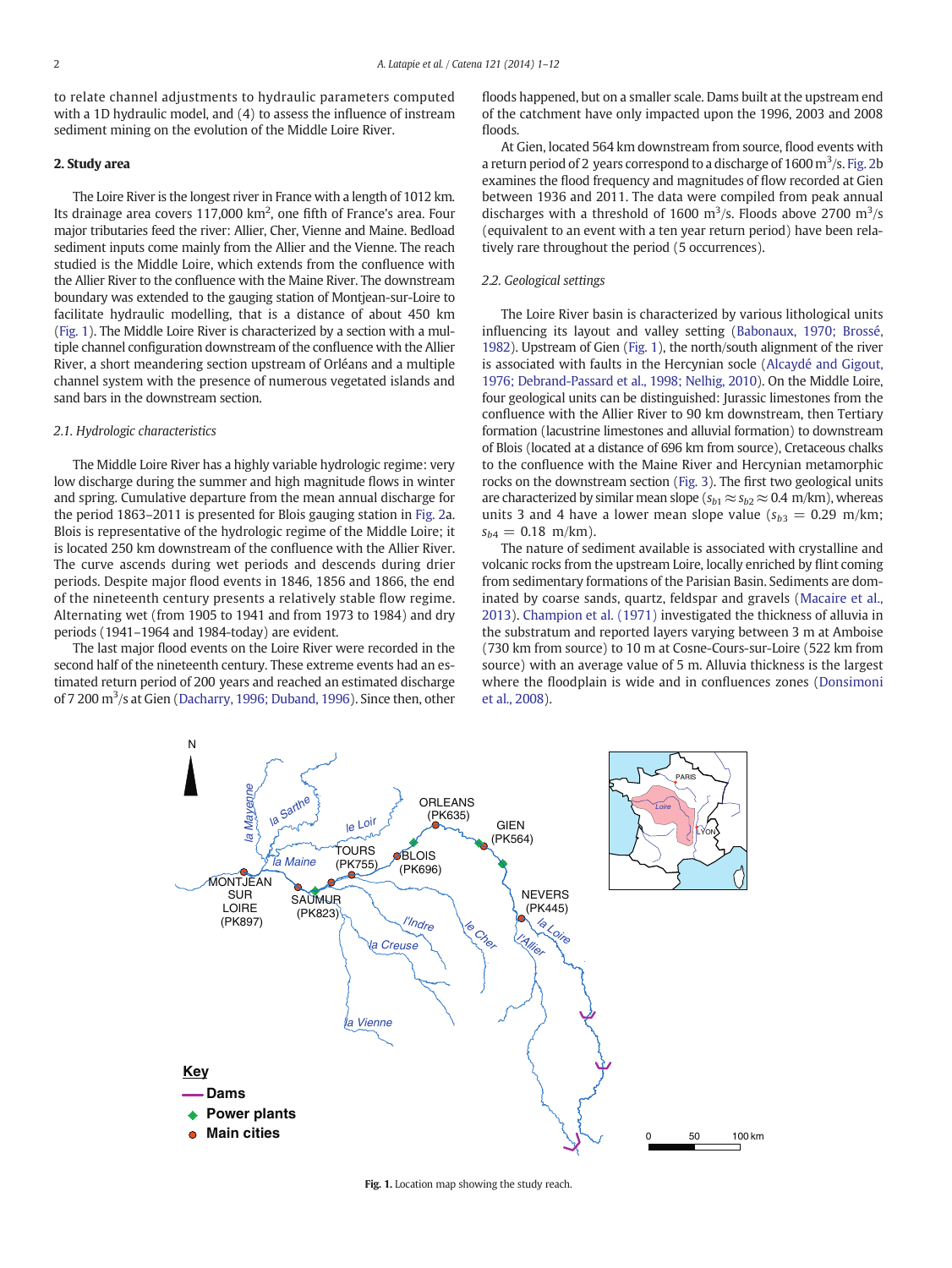<span id="page-2-0"></span>

Fig. 2. (a) Cumulative departure from the mean annual discharge for the period 1863–2011 at Blois gauging station, (b) Annual maximum daily discharge above  $Q_2$  ( $Q_2$  = 1 600 m<sup>3</sup>/s) for the period 1936–2011 at Gien gauging station.

The valley of the Middle Loire River is naturally large, 3.5 km wide on average. Lateral migration of the channel did not occur over the last centuries because of anthropogenic influences.

#### 2.3. Anthropogenic influences

The Loire River has been intensively modified over the last centuries. Flood embankments were constructed between the 13th and 18th century and have been raised following flood events [\(Dion, 1961](#page-11-0)). The Middle Loire River is now constricted along 300 km of its length. Flood embankments have confined the flow and prevented lateral migration of the channel. Oblique groynes were erected in the 19th century to maintain a single channel, to ensure sufficient depth conditions during the low flow season and thus facilitate navigation in the main channel. These structures have caused the deepening of the main channel as intended but sediments have accumulated behind them, inducing the development of vegetation, closing secondary channels and thus reducing flood conveyance [\(Rodrigues et al., 2006\)](#page-11-0).

The construction of bridges also influences the river by confining the flow and stabilizing the river bed: from 30 bridges in 1850, 50 bridges can now be found on the Middle Loire. The presence of old bridge piers also induces some flow disruption. As energy needs grew during the 20th century, three dams were constructed at the upstream end of



Fig. 3. Longitudinal profile and the four main geological units of the Middle Loire River, with their average slope.

the catchment, along with four nuclear power stations in the Middle Loire ([Fig. 1](#page-1-0)).

Sand and gravel extraction in the main channel started in an industrialized manner at the beginning of the 1950s. [Dambre and Malaval](#page-11-0) [\(1993\)](#page-11-0) reported that nearly  $83 \times 10^6$  m<sup>3</sup> of sediment was extracted between 1949 and 1992 (i.e., about  $2 \times 10^6$  m<sup>3</sup>/year in average). Given that the mean annual total sediment transport (i.e., bedload and suspended load) in the Loire River was estimated at  $405,000 \text{ m}^3$  for the period 1953–1968 ([Berthois, 1971\)](#page-10-0), the sediment extraction rate was higher than the replenishment rate. Extractions in the main channel were significantly reduced following a ministerial recommendation in 1981 before being formally prohibited in 1995. The decision to reduce mining in the main channel was also dictated by the collapse of the Wilson's Bridge in Tours in 1978, due to the scouring of a pier. Changes in agricultural and human uses of the river banks should also be noted. Islands and river banks used to be maintained as pasture lands [\(Gautier et al., 2000\)](#page-11-0). As this practice stopped, the vegetation developed, affecting the connection of secondary channels at low flow and sediment transport.

Since the end of granular extractions, local remedial actions have been undertaken: protecting the toe of embankments, increasing flow capacity by cutting down vegetation in secondary channels, removing oblique groynes to restore flow conveyance etc. [\(Belleudy, 2000](#page-10-0)).

#### 3. Data and methods

#### 3.1. Data and methodological framework

The regional environment agency (DREAL Centre) regularly monitored two hundred sites to record water levels at low and high flows since 1978. Aerial photographs taken during low flow conditions are available for 1955, 1984, 1995, 2002 and 2010. A topographic survey of the Middle Loire River was undertaken in 1995. Cross sections, surveyed every 2 km on average, cover the main channel and can be completed with floodplain data extracted from Lidar data collected in 2003. These data have allowed the determination of geomorphic characteristics and the construction of a hydraulic model.

#### 3.2. Geomorphic parameters

### 3.2.1. Active channel width and change in river bed level

The longitudinal pattern of the active channel width was defined using aerial photographs. The active channel width B corresponds to the non-vegetated river width and thus includes secondary channels and sand bars frequently altered during flood events. The channel active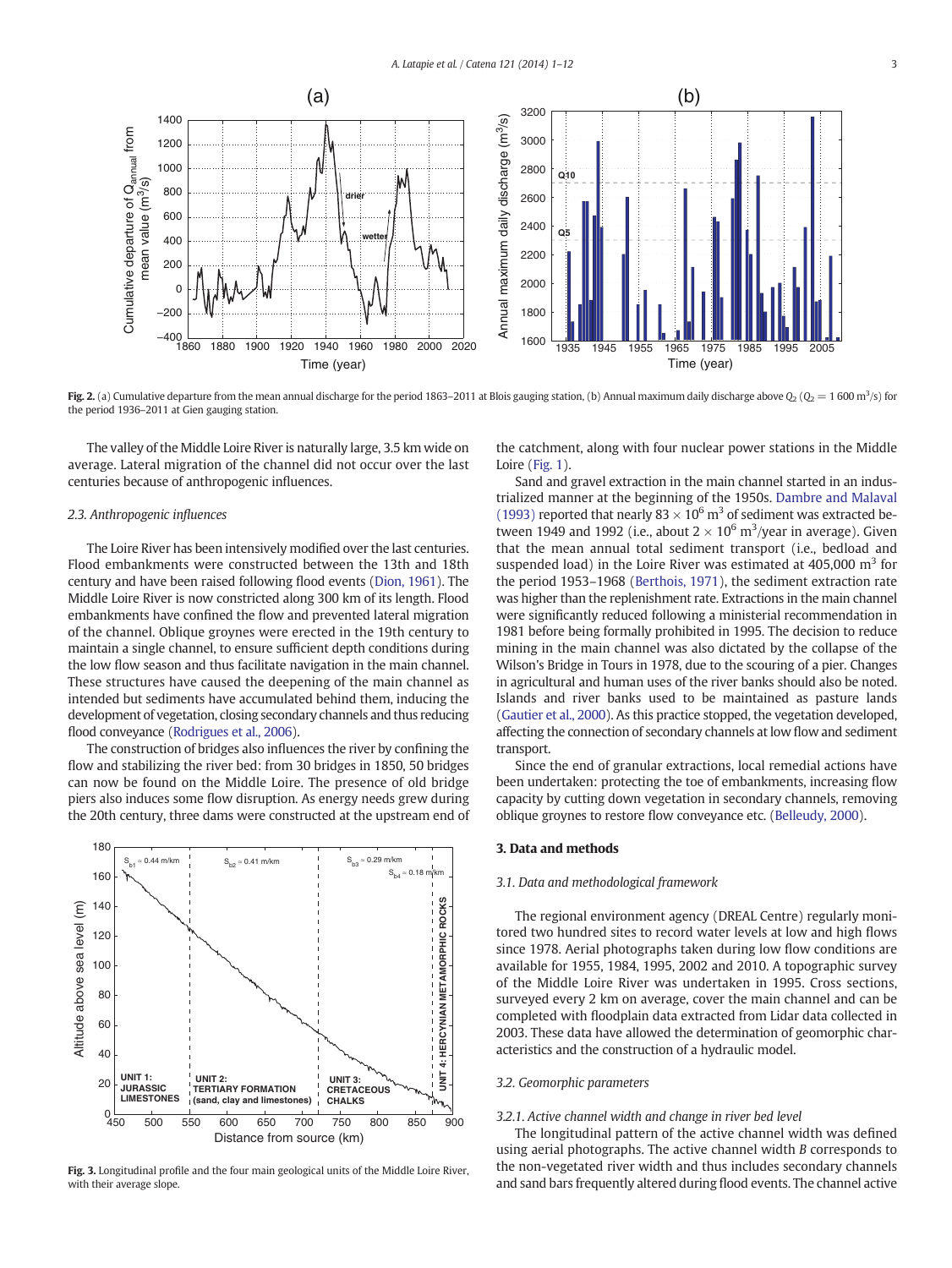<span id="page-3-0"></span>widths were measured on the 2002 and 2010 aerial photographs every 500 m in a GIS environment. This distance is consistent with the size of the macroforms and complements previous studies undertaken by [Ginestet \(1999\)](#page-11-0) on the older photography dataset (1955, 1984, 1995). The floodplain width  $B_f$  was extracted from the 2003 Lidar data. The resolution of the aerial photographs used to determine the active channel width is relatively good but we cannot exclude distortion effects for measurements away from the central photograph area. In particular, the digitalization of river banks is challenging in areas covered by vegetation. The error is estimated at a maximum of  $\pm 25$  m for the dataset, that is an error of about 7%.

Changes in river bed levels were calculated by assimilating the low water profile to the bed profile. Comparisons were made for low water levels recorded at similar discharges (1978–1986, 1986–1995, 1995–2002 and 2003–2011). These data were also used to estimate the river bed slope. Errors associated with low water level measurements are estimated to be in the range of  $\pm$  3 cm.

#### 3.2.2. Median grain size

The river bed material median grain size  $d_{50}$  was determined for all granulometric sample analysis available in the main channel between 1970 and 2008 provided by the DREAL Centre. Despite the uncertainties associated with the definition of a single river bed material grain size, due to transverse variability in grain size between the main channel, sand bars and islands ([Babonaux, 1970\)](#page-10-0), a grain diameter was associated to variations in the longitudinal gradient so as to relate changes in median grain size with changes in stream power and in shear stress (Fig. 4). The sediments available on the Middle Loire originated mainly from the upstream Loire, locally enriched by flint from sedimentary formations of the Parisian Basin. A downstream fining exponential law in the form of the [Sternberg \(1875\)](#page-11-0) formulation was adopted:

$$
d_{50} = d_{50(x=0)} exp(-ax)
$$
 (1)

with  $d_{50}$  as the river bed material median grain size at a distance x from upstream,  $d_{50(x = 0)}$  is the river bed material median grain size measured upstream  $(d_{50(x = 0)} = 4.4$  mm) and *a* is a coefficient  $(a = 4.65 \times 10^{-6} \text{ m}^{-1}$  in our case). As observed in Fig. 4, there is a significant scatter and a general lack of data. The proposed downstream variation of the grain size is thus imprecise. [Valverde et al.](#page-11-0) [\(2013\)](#page-11-0) made a recent extensive survey on the main channel grain



Fig. 4. Downstream variation in median grain size for the main channel (circles indicate measured values, crosses are measured  $d_{50}$  which have been excluded from the analysis). Solid line represents the exponential law in the form of the Sternberg formulation. The vertical dotted lines indicate the four geological units and the blue segments the location of major tributaries.

size characterisation. Their first results indicated that the coefficient a may be slightly smaller. Thus, one should be aware of uncertainties linked to the determination of  $d_{50}$  as well as related parameters.

# 3.3. Hydraulic parameters

The geomorphic characteristics are complemented by parameters extracted from a hydraulic model. The one dimensional hydraulic model RubarBE, developed by Irstea [\(El Kadi Abderrezzak and Paquier,](#page-11-0) [2009](#page-11-0)), which solves the Barré-de-St-Venant equations by an explicit second order Godunov type numerical scheme was selected. The model allows the consideration of two roughness coefficients: one for the main channel and one for the floodplain. The main channel Strickler's coefficient  $K_{mc}$  was calibrated for the 1996 flood event and varies between 28 and 32 m<sup>1/3</sup>/s along the studied reach. For the floodplain,  $K_{fp}$  was set at 15  $\mathrm{m}^{1/3}/\mathrm{s}$ . Adjustments to the resistance coefficient were locally made in order to obtain a good reproduction of the measured water levels available. Once calibrated, the model can be run for a succession of steady discharges from low flows to extreme events. Using the model outputs, the river width to mean water depth ratio (W/D) (width–depth ratio) can be determined for different discharges. In the same way, the mean bed shear stress  $\tau$ , defined by the following equation can be calculated:

$$
\tau = \rho g R_h S \tag{2}
$$

with  $\rho$  as the density of water, g, the acceleration of gravity  $R_h$  as the hydraulic radius, and S as the energy slope. As this study focused on effective sediment transport, the biennial discharge  $Q_2$ , assimilated to the bankfull or effective discharge ([Andrews, 1980](#page-10-0)) was used. Lateral flow inputs from the three main tributaries were estimated to maintain the estimated biennial discharge along the whole Middle Loire River.

The mean bed shear stress  $\tau$  is the sum of the stresses acting due to the friction attributable to the grains themselves or skin friction,  $\tau_{sf}$ , the resistance created by the presence of bed forms or form drag  $\tau_{fd}$ , and the adding resistance due to bank effect, river sinuosity, etc., or side drag  $\tau_{sd}$ (i.e.,  $\tau = \tau_{sf} + \tau_{fd} + \tau_{sd}$ ). Bed forms reduce the ability of the flow to transport sediment and should ideally be included ([Frings and](#page-11-0) [Kleinhans, 2008](#page-11-0)); however due to the scale of the present study and the amount of data available, only skin friction is considered. Moreover, according to [Meyer-Peter and Müller \(1948\),](#page-11-0) the effective shear stress,  $\tau_{\text{eff}} \approx \tau_{\text{sf}}$ , is the part responsible for transporting sediment.  $\tau_{\text{eff}}$  was calculated using the following relationship [\(Meyer-Peter and Müller,](#page-11-0) [1948\)](#page-11-0):

$$
\tau_{\text{eff}} = \left(\frac{K}{K_g}\right)^{3/2} \tau \tag{3}
$$

with  $K_g$  as the Strickler coefficient due to skin friction,  $K_g = 21/(d_{50})^{1/6}$ [\(Strickler, 1923](#page-11-0)), and K as the total Strickler coefficient. In order to characterize the potential sediment transport, values obtained for the effective shear stress  $\tau_{\text{eff}}$  are compared to the critical bed shear stress for inception of transport  $\tau_{cr}$ , calculated using the equation of [Soulsby and Whitehouse](#page-11-0) [\(1997\).](#page-11-0)

Specific stream power  $\omega$ , has been determined with the following relationship ([Bagnold, 1980; Parker et al., 2011](#page-10-0)):

$$
\omega = \rho g \frac{QS}{W} \tag{4}
$$

where the energy slope S and the width W are computed for the assumed bankfull discharge, i.e.,  $Q_{bf} = Q_2$ .

# 3.4. Delineation of homogeneous reaches along the fluvial continuum

The delineation of reaches along the fluvial continuum generally consists in a visual distinction of changes [\(Orr et al., 2008](#page-11-0)). A first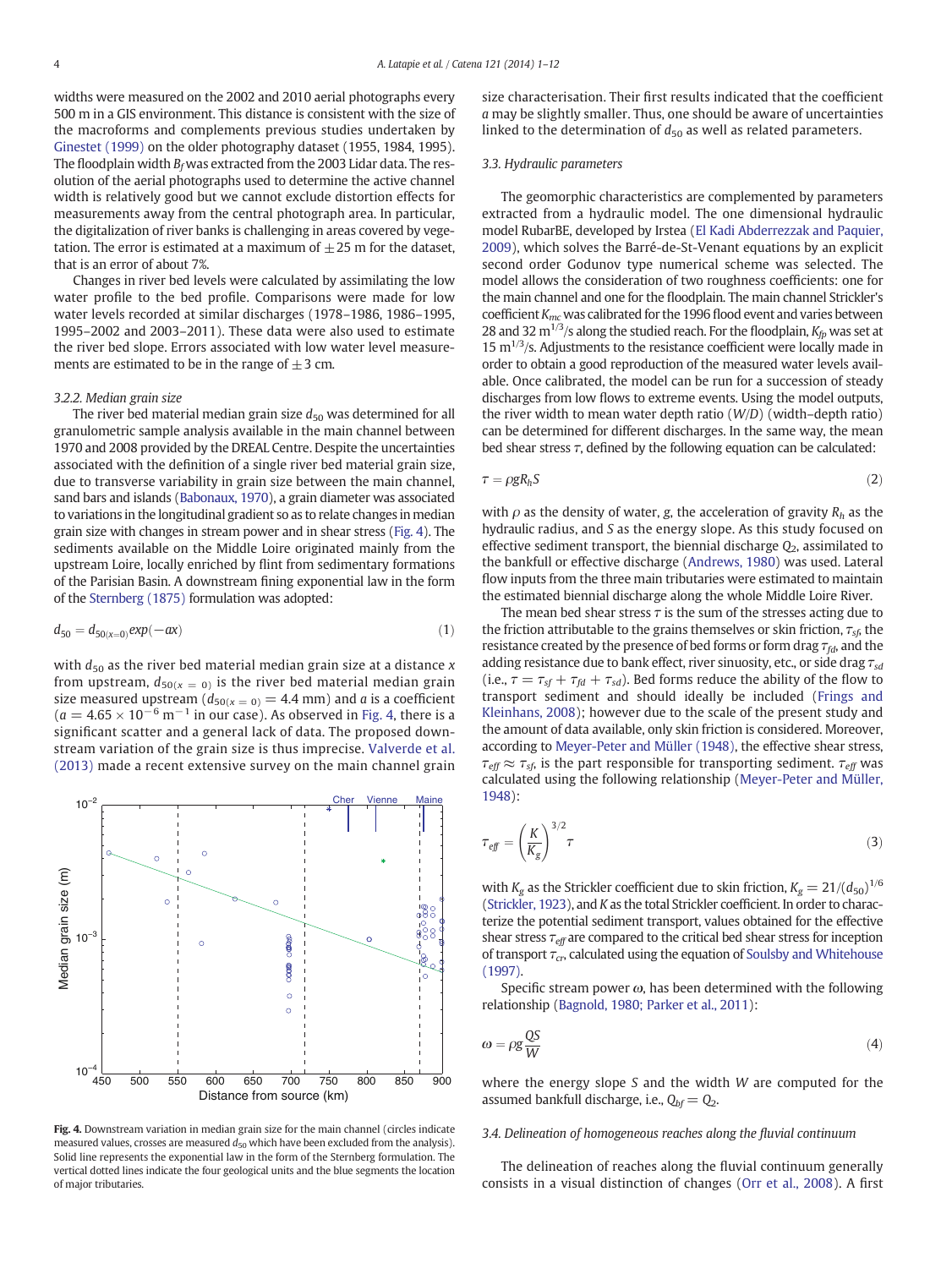division of the river into homogeneous geomorphic reaches was conducted in two steps [\(Latapie et al., 2009](#page-11-0)):

- 1. Identifying discontinuities on low water profiles (1978, 1986, 1995, 2002, 2011).
- 2. Assessing the presence of singularities affecting the flow, sediment transport and thus river behaviour. The presence of artificial structures (bridge, dam, groyne, …), bedrock outcrops, confluences and transition from a single channel to a multiple channel configuration (presence of vegetated islands) was checked on the 1995 aerial photographs complemented by the database on bedrock outcrops compiled by [Rethoret \(2001\).](#page-11-0)

The 1995 aerial photography dataset was selected in step 2. It is an intermediate value in the period analysed. It corresponds to the official end of the mining period on the Middle Loire. The hydraulic model is based on topographic data surveyed in 1995.

This delineation is pertinent but location of reach boundaries could be corroborated with the implementation of some statistical tests. First, variograms were generated for all geomorphic and hydraulic data to assess the degree and range of spatial autocorrelation and how they change over distance. The range, defined by fitting an experimental variogram gives an indication of the data spatial dependence and can thus be regarded as the maximum length a reach can have. Second, detection of changes on the longitudinal plots of the geomorphic and hydraulic parameters was considered. In order to dismiss discontinuities linked to uncertainties associated with the derivation of the parameters and limit the detection to main discontinuities, threshold values have been defined as  $\pm$  50 m for the active channel width B,  $\pm$  6 cm for the bed variations  $\Delta z$ and  $\pm$  20% for the hydraulic parameters. Results of these tests are referred to as "Data Over Threshold" or DOT. Finally, the test of [Pettitt \(1979\)](#page-11-0) was implemented on all the parameters available to identify discontinuities along the stream network. This test was initially designed to detect a single point of change. However, [Alber and Piégay \(2011\)](#page-10-0) implemented the approach on the Rhône basin and ran the algorithm iteratively as long as a change point was detected to define homogeneous river reaches (with an  $\alpha$  risk equal to 0.05). Combining these approaches to detect changes on the longitudinal plots of the geomorphic and hydraulic parameters allowed the identification of the most significant discontinuities.

#### 4. Results

### 4.1. Reach definition

The first delineation based on a visual detection of discontinuities on low water long profile and aerial photographs differentiated 167 reaches with length ranging from 250 m to 4750 m and an average length of 2500 m. Due to the presence of numerous structures in the cities of Orléans and Tours, all singularities were not accounted for in

Table 1

Number of discontinuities identified on the geomorphic and hydraulic parameters and on temporal lateral and vertical changes with the Data Over Threshold test (noted DOT in the table) and the Pettitt's test.

|            | Geomorphic parameters                |       |     |           |           |            |                     | Hydraulic parameters $(Q_2)$ |           |           |  |
|------------|--------------------------------------|-------|-----|-----------|-----------|------------|---------------------|------------------------------|-----------|-----------|--|
|            | B                                    |       |     |           |           | $B_f$      | $\tau_{\text{eff}}$ | $\omega$                     | W/D       | U         |  |
| Date       | 1955<br>1984<br>1995<br>2002<br>2010 |       |     |           |           | 2003       | 1995                |                              |           |           |  |
| Nb. values | 858                                  |       |     |           |           |            | 1827                |                              |           |           |  |
| <b>DOT</b> | 347                                  | 370   | 343 | 339       | 311       | 366        | 655                 | 748                          | 265       | 41        |  |
| Pettitt    | 20                                   | 20    | 17  | 21        | 24        | 56         | 70                  | 72                           | 106       | 107       |  |
|            | Temporal changes                     |       |     |           |           |            |                     |                              |           |           |  |
|            | $\Delta B$                           |       |     |           |           | $\Delta z$ |                     |                              |           |           |  |
| Date       | $55 - 84$                            | 84-95 |     | $95 - 02$ | $02 - 10$ | 78-86      | 86-95               |                              | $95 - 02$ | $03 - 11$ |  |
| Nb. values | 858                                  |       |     |           |           | 86         | 145                 |                              | 145       | 184       |  |
| <b>DOT</b> | 177                                  | 95    |     | 121       | 76        | 34         | 74                  |                              | 62        | 70        |  |
| Pettitt    | 13                                   | 5     |     | 13        | 9         | 70         | 62                  |                              | 53        | 47        |  |

those areas; reaches corresponding to those locations have simply been characterized as heavily influenced by human disturbance.

The variogram analysis was performed on the active channel width, floodplain width, changes in bed level and hydraulic parameters. Results illustrated that the active channel width, floodplain width and the hydraulic parameters data are not spatially correlated. On the other hand, changes in bed levels between 1986 and 1995 and between 1995 and 2002 provided a range value equal to 4 and 5 km respectively. Those lengths are consistent with the length of the reach identified with the visual preliminary approach.

Finally, discontinuities identified in relation to geomorphic, hydraulic parameters and temporal variation in active channel width ΔB and river bed level Δz were assessed using the Data Over Threshold (DOT) test and the Pettitt's test (Table 1).

The number of inflection points detected with the DOT approach is highly dependent on the spatial resolution used for calculation; except for the velocity, the number of discontinuities identified on the hydraulic parameters is nearly twice the values calculated on the geomorphic parameters. If discontinuities in lateral and vertical changes are considered, the results appear to be very sensitive to the period considered. However, the "multi-temporal" analysis allows the distinction of permanent structures from transitory ones; those permanent structures identified with the DOT approach were then combined with results from the Pettitt's test to detect robust discontinuities.

If we assume a tolerance of 250 m to account for differences in the data resolution, 170 reaches are identified. With the exception of three boundaries, they all coincide with the boundaries of the 167 reaches previously defined. The additional discontinuities identified correspond to structures located in the cities of Orléans and Tours; and as previously mentioned, those reaches are merged.

Each reach defined is characterized by an average value calculated for every geomorphic, hydraulic and temporal change derived. The following discussion is based on these average values only.

### 4.2. Changes in active channel width

An example of the longitudinal analysis of the active channel width between 1955 and 2010 is given in [Fig. 5](#page-5-0)a. The observed changes in active channel width can be linked with the four geological units described in Part [2.2.](#page-1-0) In geological unit 1, the active channel width decreased between 1955 and 2010 mainly because the Loire River evolved from a multiple channel system to a single (constrained) channel. In the other geological units, corresponding to more urbanized areas, the active channel width remained stable except for reaches located upstream of the confluence with the Cher River and downstream of the confluence with the Maine River, where channel narrowing occurred. The reduction in active channel width corresponds to areas where sediments have accumulated behind oblique groynes, favouring the development of vegetation.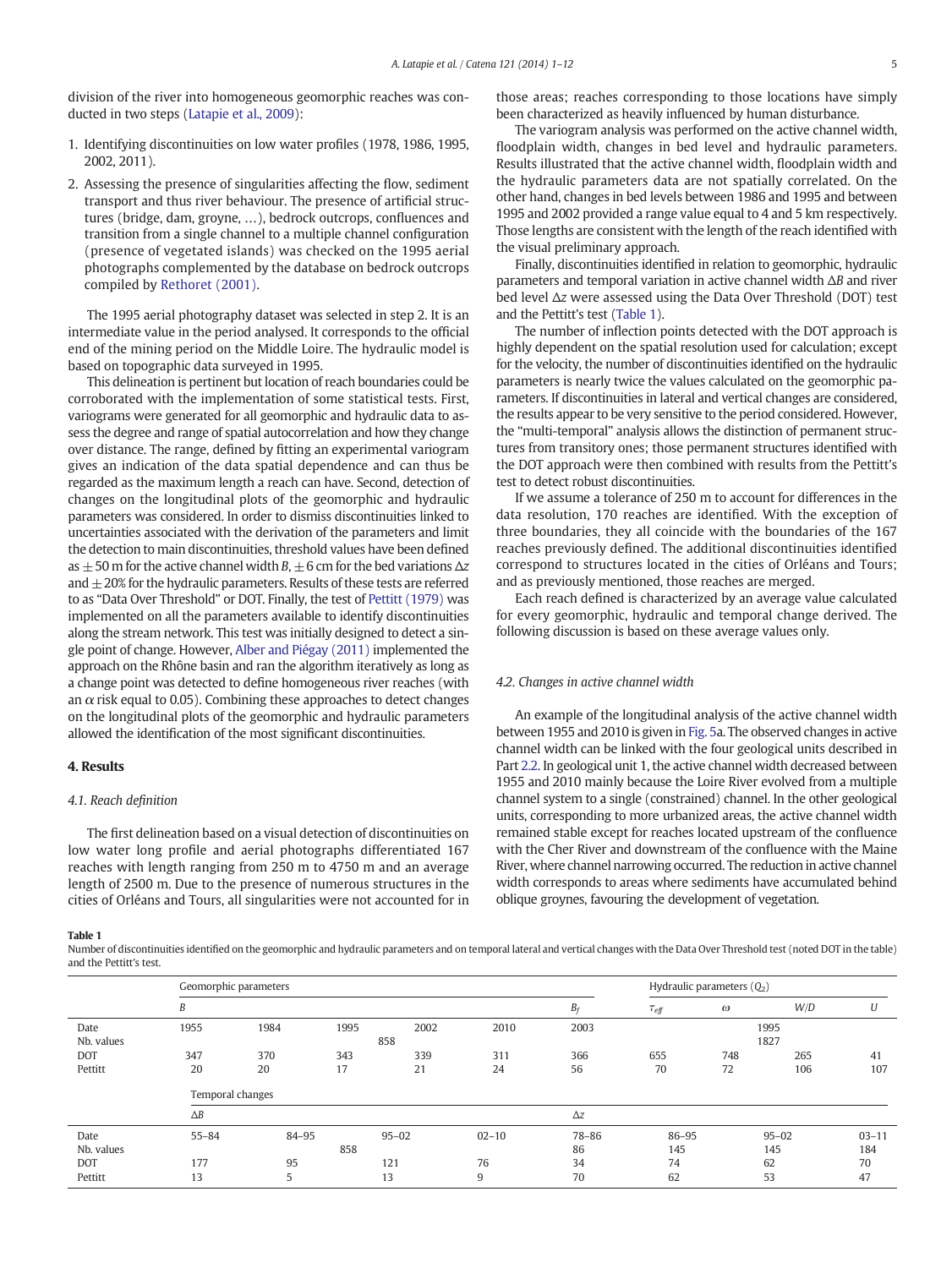<span id="page-5-0"></span>

Fig. 5. (a) Measured active channel width B for 1955 and 2010 (b) Rate of change in active channel width for the four periods considered (the red line in the boxplot represents the median, the limits of the box provide the 25th and 75th percentiles and the whiskers extend to the most extreme data points not considered outliers). (For interpretation of the references to color in this figure legend, the reader is referred to the web version of this article.)

The rate of change in active channel width ΔB during the period considered is presented in Fig. 5b. A reduction in active channel width is observed for all periods, with a slight increase in the rate of change over the last two decades.

The river reach scale approach complements longitudinal analysis by allowing the identification and comparison of reaches with similar behaviour along the study area. Thus, the reach boundaries are considered to check whether the presence of a natural or artificial features could be linked to a specific channel response. In order to facilitate representation and discussion of the results, we distinguished 4 types of boundaries:

– Type 1 characterizes a reach with "fixed" boundaries delimited by artificial features or bedrock outcrops at the upstream and downstream end,

- Type 2 represents "mixed" reaches (i.e., with a "fixed" boundary upstream or downstream and a "movable" boundary downstream or upstream),
- Type 3 characterizes a reach with "movable" boundaries associated with the presence of islands at both ends,
- Type 4 indicates the presence of tributaries.

Fig. 6 illustrates the rate of changes in active channel width for the different periods and the various reach boundaries identified.

Reaches of types 1, 2 and 3 exhibit similar behaviour with relative lateral stability between 1955 and 1995 before showing a tendency to narrow in the next two periods (1995–2002 and 2002–2010). The presence of a confluence in a reach (type 4) has a significant effect upon active channel width, especially over the last decade.



Fig. 6. Rate of change in active channel width for reaches presenting different boundaries (see legend of Fig. 5 for explanation of box-plots).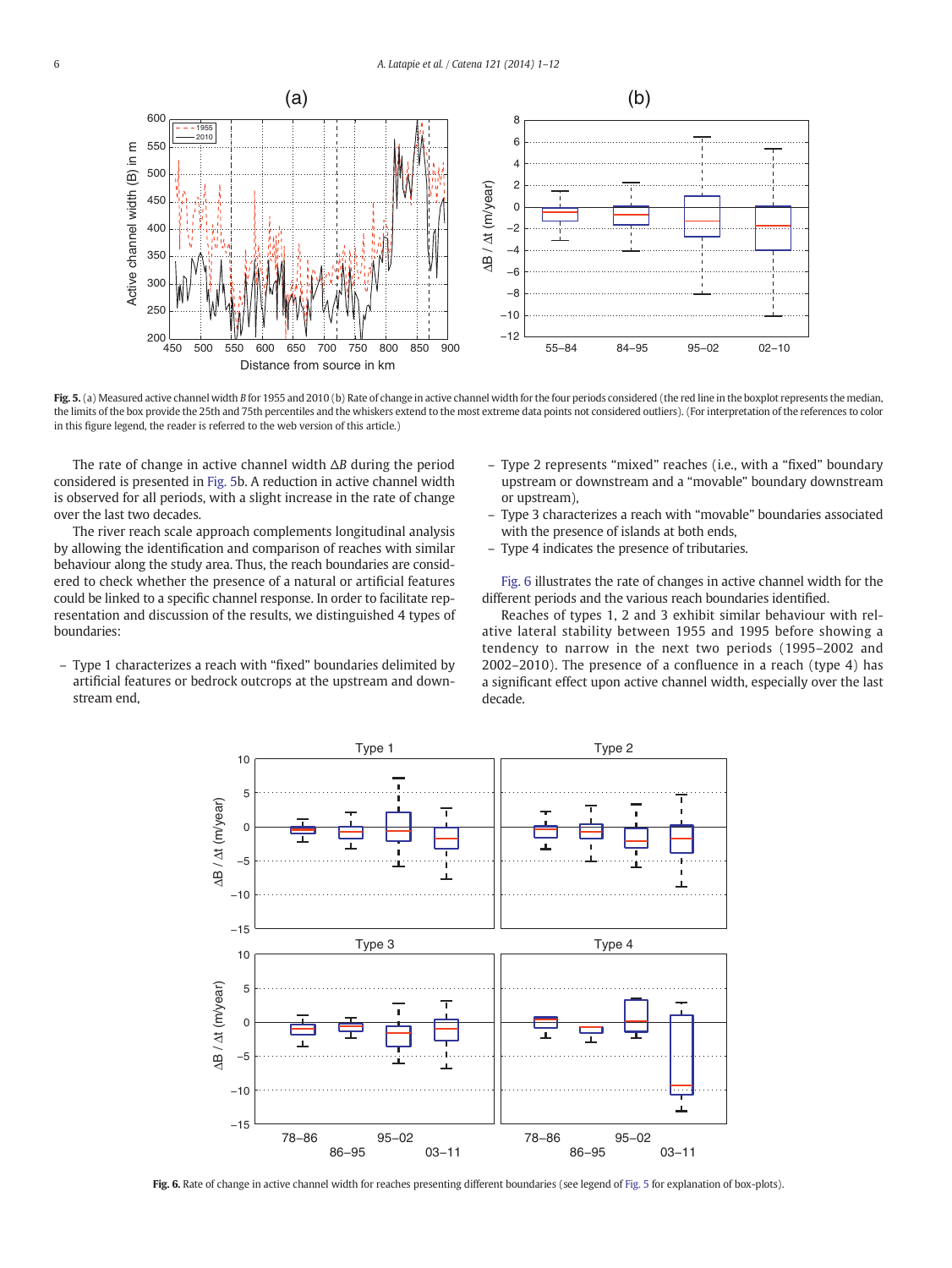# 4.3. Changes in longitudinal profile

Changes in the longitudinal profile as well as the reach-averaged slope were assessed using low water level measurements. Fig. 7 presents the rate of change in reach-averaged slope for the different periods considered for reaches grouped by their types of boundaries. In general, the slope remains stable whatever the type of reach. However, a slight decrease of the slope occurs for reaches delimited by fixed boundaries (type 1). This may correspond to erosion and reduction of slope downstream of structures. On the other hand, a slight increase of the slope occurs for type 4 reaches (confluence), which may have been influenced by sediment input from the confluences together with cessation of instream sediment mining (1995). It is also interesting to note that the rate of change in slope is more variable for reaches presenting at least a fixed boundary (types 1 and 2) since 1995. Inversely, reaches delimited by islands (type 3) present a stable slope for all periods considered.

[Fig. 8](#page-7-0) presents the rate of change in bed level for several periods for reaches grouped by their types of boundaries. The general trend for all types of reaches is a decrease in the incision rate over the years to attain stability or even aggradation in the last decade. Similar to the rate of change in active channel width, type 1, 2 and 3 reaches behave in a comparable manner (with type 3 reaches, i.e., delineated by islands showing a slightly more pronounced erosion and reduction of the active width for the period 1995–2002). Reaches characterized by the presence of a confluence present a high incision rate between 1978 and 1984 before attaining stability or even aggradation. Apart from the presence of confluences, it is difficult to match reach boundaries with a specific channel response. The slope variation seems however to be sensitive to fixed boundaries with various local variations. Unexpectedly, no correlation was found between the changes in slope and changes in river bed levels. In the same way, the changes in active channel width and changes in river bed levels are not consistently correlated. Thus, the significant reduction of the active channel width observed for many reaches did not systematically lead to erosion nor reduction of the slope. [Rinaldi \(2003\)](#page-11-0) reported similar behaviour with channel narrowing and no/or limited incision in 4 cases (out of 42 sites) of alluvial rivers in Tuscany. Similarly, the presence of bedrock controlled reaches in the Middle Loire has prevented the upstream migration of bed degradation and the consequent dynamic response in the fluvial system. In the absence of bedrock outcrops, the observed adjustments may reflect a time lag between the disturbance and the channel response ([Knighton, 1998](#page-11-0)). Finally, the "drier" hydrological period observed after 1984 might have enhanced vegetation development and hence contributed to the stabilization of in channel bars and a reduction in active channel width.

#### 5. Use of a 1D model to assess channel changes

As the instream sediment mining period cannot be directly associated to systematic adjustments of channel properties (narrowing and deepening), the hydraulic parameters are considered to assess whether the broad-scale adjustments to river morphology vary in relation to different combinations of width–depth ratio (e.g. [Doll et al., 2002](#page-11-0)).

#### 5.1. Longitudinal evolution of hydraulic parameters

The implementation of a 1D hydraulic model to calculate parameters provides major advantages: multiple modelling scenarios can be envisaged and the derivation is more rigorous; in particular, the specific stream power is generally calculated using the energy slope S assimilated to the bed (or low water) slope  $S_h$  [\(Bernot et al., 1996; Nanson and](#page-10-0) [Knighton, 1996\)](#page-10-0). This assumption can be discussed as the slope should be estimated for the bankfull discharge. Based on the results of the 1D model for the biennial discharge, we found  $0.17 < S_{O2}/S_b < 19$ . Significant scatter reflects the presence of artificial and natural singularities, which have a high influence at low to intermediate discharges (such as  $Q_2$ ).

The hydraulic parameters obtained for the biennial discharge,  $Q_2$ , which may be assimilated to the bankfull discharge, are reported in [Fig. 9](#page-7-0).  $Q_2$  is nearly constant for the first 300 km of the Middle Loire before being affected by the main tributaries which double the discharge [\(Fig. 9a](#page-7-0)).

The width–depth ratio computed for  $Q_2$  varies between 57 and 421. It is higher in the upstream and downstream part of the studied area where multiple channels predominate ([Fig. 9b](#page-7-0)). As the mean water depth does not vary significantly from the upstream to the downstream



Fig. 7. Rate of change in reach-averaged slope for reaches presenting different boundaries (see legend of [Fig. 5](#page-5-0) for explanation of box-plots).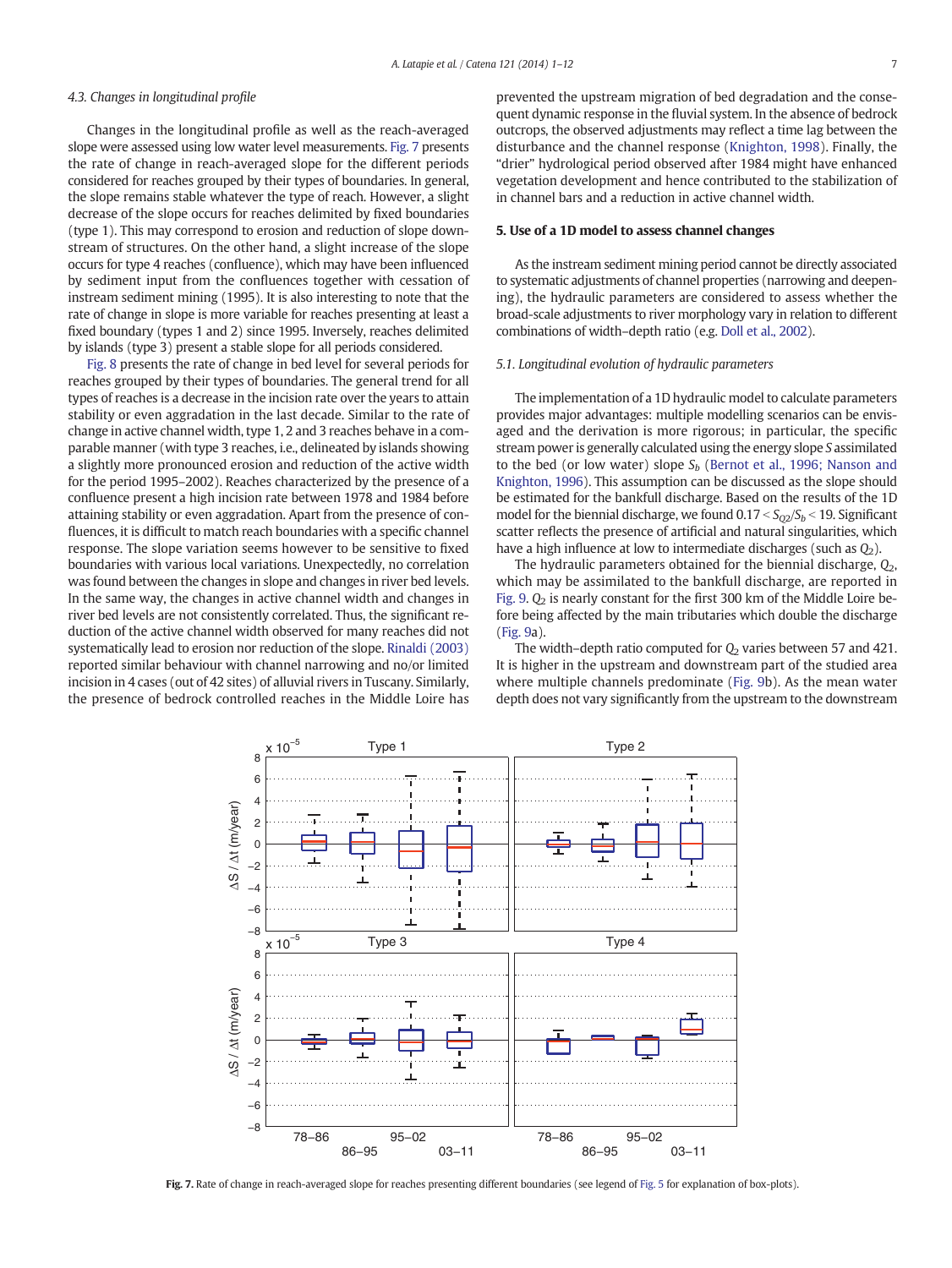<span id="page-7-0"></span>

Fig. 8. Rate of change in bed level for reaches presenting different boundaries (see legend of [Fig. 5](#page-5-0) for explanation of box-plots).



Fig. 9. Longitudinal variation of (a) modeled bankfull discharge ( $Q_{bf} \approx Q_{2}$ ), (b) width–depth ratio, (c) effective bed shear stress ( $\tau_{cr}$  in plain line), (d) specific stream power ( $\omega_{cr}$  in plain line). The vertical dotted lines delineate the four geological units.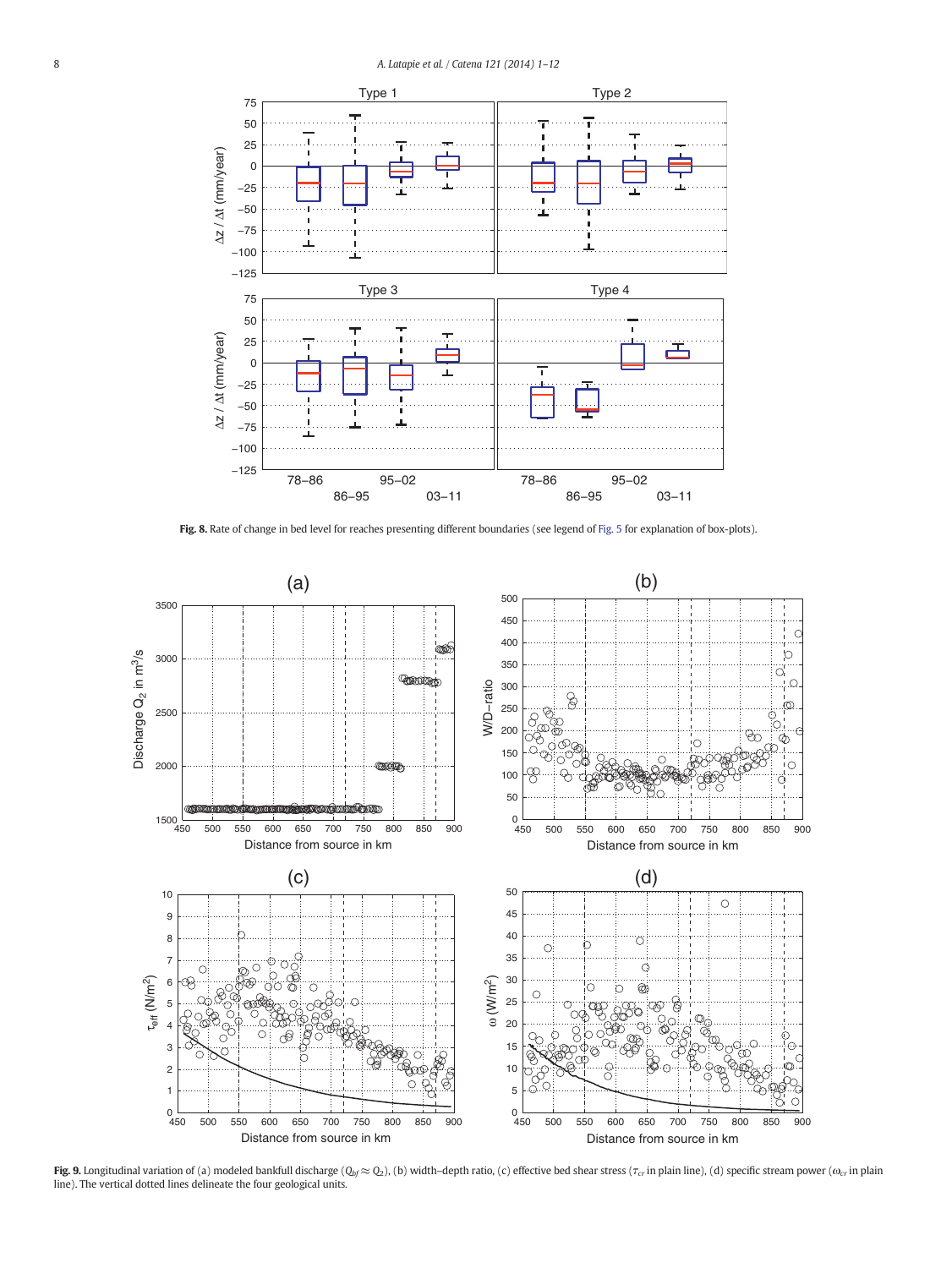<span id="page-8-0"></span>part of the Middle Loire River (from  $D_{Q2} \approx 3 \text{ m}$  to  $D_{Q2} \approx 4 \text{ m}$ ), it appears logical that the W/D ratio behaves similarly to the active channel width  $B\left(W_{\mathrm{Q}_2}/B{\approx}1.5\right)$ . In geological unit 1, W/D decreases as the Middle Loire changes from a multiple channel system to a single (constrained) channel. In the middle part of the studied area (geological unit 2), the width–depth ratio is nearly constant and  $W/D \approx 100$ . In geological units 3 and 4, W/D increases simultaneously with discharge and the presence of multiple channels. A larger dispersion is observed in the downstream part of the model (second part of unit 3 and unit 4). This is mainly due to the presence of multiple channels; the difference in water levels between the two channels cannot be rigorously integrated in our model inducing a larger dispersion in the hydraulic results.

The calculated effective bed shear stress  $\tau_{\text{eff}}$  is within the range of 0.9 to 8.2 N/ $m<sup>2</sup>$  [\(Fig. 9c](#page-7-0)). In terms of sediment transport magnitude, the results may be affected by the high entrainment threshold. The increasing  $\tau_{\text{eff}}$  in unit 1 indicates a potential for erosion. A maximum is observed for  $\tau_{\text{eff}}$  at a distance of  $\approx$  550 km from source. This forms the boundary between unit 1 and unit 2. Finally, the decreasing  $\tau_{\text{eff}}$  in units 2, 3 and 4 indicates a potential for sediment deposition.

The calculated specific stream power  $\omega$  is within the range of 4 to 47 W/m<sup>2</sup>. Downstream patterns of change in  $\omega$  are highly correlated to downstream changes in channel slope and width. The general trend of the curve is directly the opposite of the width–depth ratio plot. As observed by [Knighton \(1999\)](#page-11-0), a maximum of specific stream power is evident, in this instance  $\approx$  650 km from source. Then,  $\omega$  decreases to values of less than 10 (except at confluences where a slight increase is noticed). Channel changes have often been associated with specific stream power (e.g. [Bledsoe et al., 2002; Brookes, 1987; Orr et al., 2008](#page-10-0)). Since threshold values are specific to a catchment, the analysis of downstream changes in stream power should be considered as an indicator of zones of potential sediment transport. Large changes in stream power from one reach to the next are generally associated to erosion (increase of  $\omega$ ) or sediment accumulation (decrease of  $\omega$ ), whereas high values alone are not necessary indicative of changes ([Reinfelds et al., 2004;](#page-11-0) [Vocal-Ferencevic and Ashmore, 2012\)](#page-11-0). It should be noted that, based on the [Strickler \(1923\)](#page-11-0) concept, we can derive  $\omega \propto \tau^{1.5}$ , which explains the similar behaviour of  $\tau$  and  $\omega$  albeit the larger dispersion in the specific stream power.

To be more accurate in characterizing the potential sediment transport, the bed shear stress or specific stream power was compared to its critical value for inception of sediment transport. The critical bed shear stress ( $\tau_{cr}$ ) was obtained from the Shields curve based on the grain size estimates. The critical specific stream power  $(\omega_{cr})$  was estimated using the development of [Bagnold \(1980\)](#page-10-0). As the river bed median grain size decreases (from  $d_{50} \approx 4$  mm to  $d_{50} \approx 0.6$  mm), the critical bed shear stress decreases from  $\tau_{cr}$  = 36 to 0.3 N/m<sup>2</sup>; and the critical specific stream power from  $\omega_{cr} = 15$  to 0.4 W/m<sup>2</sup> (see plain line in [Fig. 9\(](#page-7-0)c) and (d), respectively). Despite uncertainties in the estimation of the critical bed shear stress and specific stream power, not only due to some sensitivity to the slope ([Camenen, 2012](#page-11-0)) but also because of the scatter in the grain size measurements, Fig.  $9(c)$  and (d) indicates that critical values are generally exceeded all along the river. Results indicate that sediment transport occurs at flows lower than the biennial discharge, which is consistent with measurements and analysis realized around the site of Bréhémont (776 km from source; see [Claude et al.,](#page-11-0) [2012\)](#page-11-0). This behaviour is typical in sand–gravel bed rivers where sediment transport is influenced not only by flood events but also by lower discharges occurring over a longer period.

### 5.2. Interest of the effective bed shear stress and width–depth ratio

The effective bed shear stress made dimensionless by its critical value for inception of transport and the width–depth ratio computed for the biennial discharge is presented in Fig. 10. These two parameters allow a clear distinction between the four geological units. For units 1 and 4, the large W/D values are directly connected to the presence of



Fig. 10. Effective bed shear stress made dimensionless by its critical value for inception of transport versus the width–depth ratio computed for  $Q_2$ .

multiple channels and islands. Since  $d_{50}$  is larger in unit 1 than in unit 4,  $\tau_{\text{eff}}/\tau_{\text{cr}}$  differs in those two units.

- Unit 1: The  $\tau_{\text{eff}}/\tau_{\text{cr}}$  ratio is relatively small ( $\tau_{\text{eff}}/\tau_{\text{cr}} \approx 1.5$ ) and slightly decreases with the  $W/D$  ratio (80 <  $W/D$  < 280).
- Unit 2: The  $\tau_{\text{eff}}/\tau_{\text{cr}}$  ratio is intermediate (2 <  $\tau_{\text{eff}}/\tau_{\text{cr}}$  < 6.5) but decreases rapidly with the  $W/D$  ratio (60 <  $W/D$  < 130).
- Unit 3: The  $\tau_{\text{eff}}/\tau_{\text{cr}}$  ratio is relatively high (3 <  $\tau_{\text{eff}}/\tau_{\text{cr}}$  < 7.5), increasing with the  $W/D$  ratio (70 <  $W/D$  < 330).
- Unit 4: The  $\tau_{\text{eff}}/\tau_{\text{cr}}$  ratio is high (5 <  $\tau_{\text{eff}}/\tau_{\text{cr}}$  < 9) and slightly decreases with the  $W/D$  ratio (120 <  $W/D < 420$ ).

Using a continuous fit for each parameter ( $\tau_{\text{eff}}$ , D, and W) in a similar way as for the median grain size (Eq.  $(1)$ ), it is possible to obtain a curve for the  $\tau_{\text{eff}}/\tau_{\text{cr}}$  – W/D relationship that is function of the longitudinal distance (solid line in Fig. 10). It appears from this analysis that the hydraulic and geomorphic parameters allows the distinction of different trends of channel response but the latter changes need to be associated with human disturbance (in particular instream sediment mining).

[Fig. 11](#page-9-0) illustrates the rate of change in river bed level considering the effective shear stress made dimensionless by its critical value and the width–depth ratio for the periods 1986–1995 and 1995–2002 (where 1995 is the year corresponding to the cross section data used to construct the hydraulic model and official termination of instream mining). Different trends can be distinguished for the two periods. Between 1984 and 1995, the rate of change in bed level decreases as the ratio  $\tau/\tau_{cr}$ increases. During the following period (1995–2002), the contrary is observed (i.e., the rate of change in bed level increases as the ratio  $\tau/\tau_{cr}$ decreases). The width–depth ratio equally illustrates different behaviours for the two periods but with larger dispersion. Those trends indicate river recovery since extraction stopped [\(Fryirs and Brierley, 2000](#page-11-0)).

#### 6. Impact of sediment mining upon channel changes

Instream mining has directly altered the channel geometry and bed elevation in the Middle Loire. One hundred and two "official" sites have been identified from archive data between Nevers and Saumur (located respectively 445 km and 823 km downstream from source, [Fig. 1](#page-1-0)). Unfortunately, the amount of sediment extracted is not always quantified in the historical database. Based on the data available, we distinguished reaches with low average annual extraction rate (i.e., less than 1000 T/year) from reaches with moderate extraction rate (i.e., less than 100,000 T/year) and intensive extraction rate (i.e., more than 100,000 T/year). The annual rate of change in bed level considering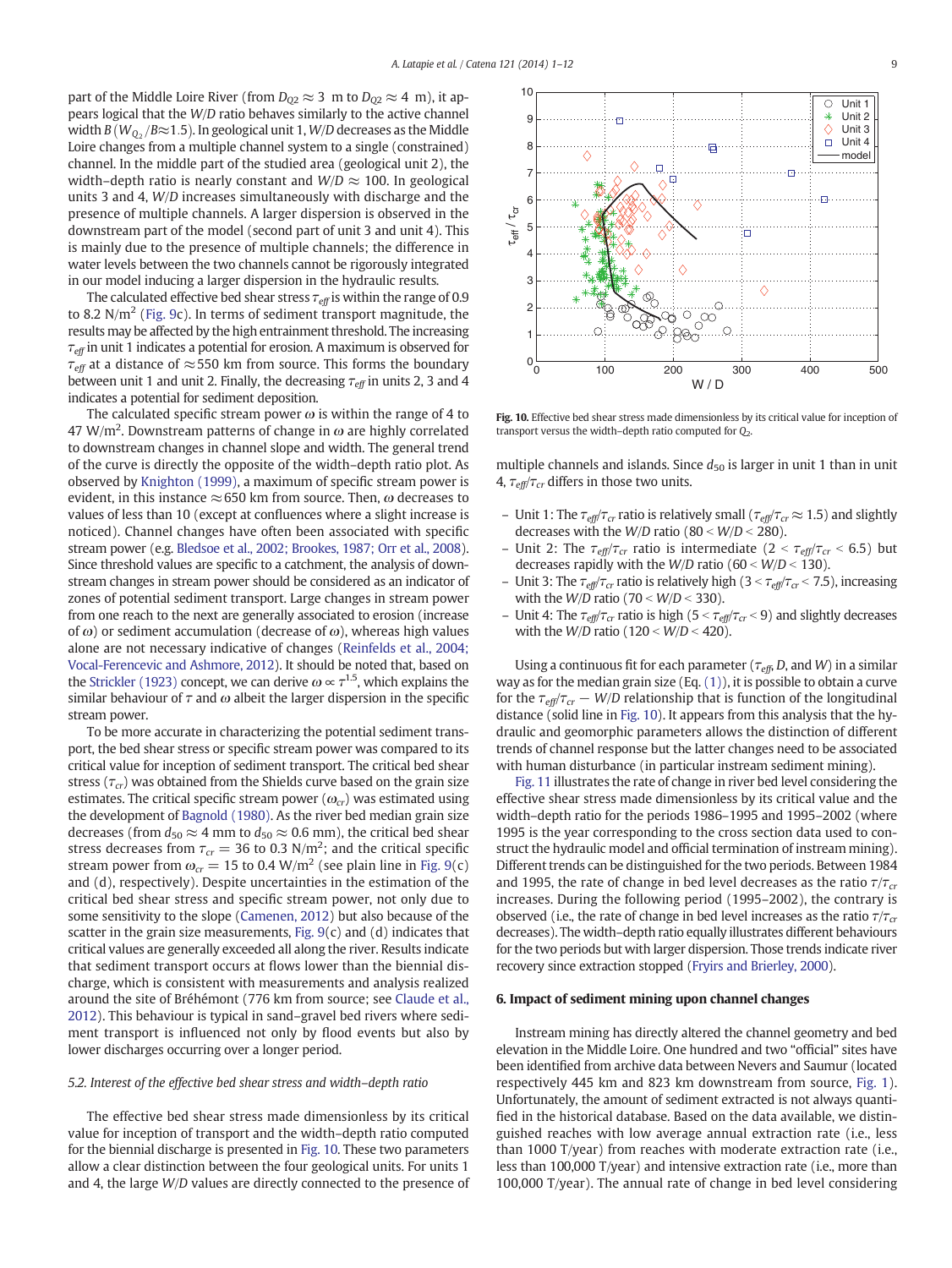<span id="page-9-0"></span>

Fig. 11. Rate of change in bed level related to the effective bed shear stress made dimensionless by its critical value and to the width-depth ratio (legend for the distinction of the four geological units is the same as for [Fig. 10\)](#page-8-0).

the amount of sediment extracted per reach is presented for different periods between 1978 and 2010 in Fig. 12.

The general trend for all the reaches is river bed incision for the first three periods. For the latest date considered (2003–2011), incision has stopped and some aggradation is visible independent of the former rate of extraction sustained by the reach. Until the end of the instream mining period (1995), reaches affected by high sediment mining tend to have eroded more significantly.



Fig. 12. Annual changes in bed level considering the amount of sediment extracted per reach (E1: low extraction rate, E2: moderate extraction rate and E3: high extraction rate; same explanation for each box as in [Fig. 5\)](#page-5-0).

As the data collected do not allow quantification of volume extracted for each reach of the study area, five reaches that were the most affected by instream mining are considered. The authorized volume of sediment mined  $(V_{ex})$  is compared to the volume calculated from changes in low water level for the period 1978–2002. This volume of deposition or erosion ( $V_{d/e}$ ) was approximated by multiplying the change in low water level by the active channel width and the length of the reach (i.e.,  $V_{d/e} = \Delta z \times B \times L_t$ ). As a result,  $V_{d/e} > 0$  means aggradation whereas  $V_{\frac{d}{e}} < 0$  means erosion. Results shown in [Table 2](#page-10-0) provide an insight into the localized effects of instream sediment mining.

The volume of sediment officially extracted from the active channel with permission from the water authorities is generally greater than the volume calculated from the low water levels for the five reaches considered (i.e.,  $V_{ex} > V_{d/e}$ ). Prior to describing the above results in more detail, the uncertainties associated with low water level records available for 1978 and with the location of extraction sites are explained.

The reach located 502.65 km from source has a bridge at its downstream boundary. Aggradation of the river bed occurred during the period corresponding to the main extraction period. This behaviour is the opposite to what is expected and it is probably due to the presence of a localized mining pit which is not visible on the low water level long profile. A period of incision is observed from 1984 to 1996 despite a reduction in the amount of sediment removed. For this particular reach, it appears that the channel response was poorly influenced by the extensive extractions at the reach scale.

The reach located 536.29 km from source has been subjected to intensive sediment mining to allow the construction of a nuclear power plant. This reach is located just downstream of the transverse sill of the nuclear power plant, which constrains sediment transport. The volume of erosion calculated from available topographic data between 1978 and 1984 is  $-8.3 \times 10^4$  (m<sup>3</sup>/year). This differs from the aggradation observed from low water levels. The recalibration of the river prior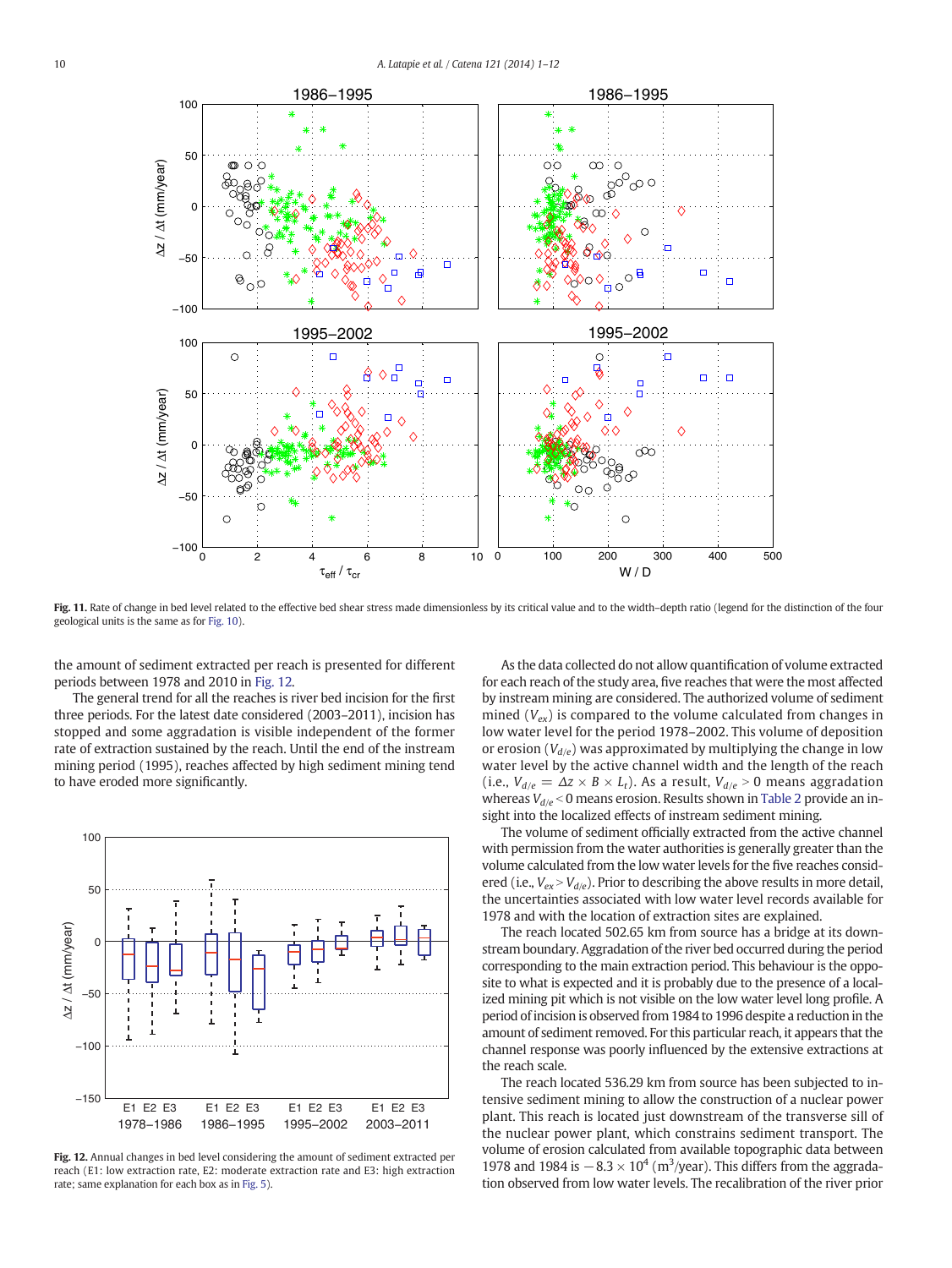<span id="page-10-0"></span>Comparison between the volume of sediment annually extracted (V<sub>ex</sub>) and the calculated volume of deposition or erosion (V<sub>d/e</sub>) for five reaches located by their distance from source (in km).

| Distance from source |                                            | 1978-1984                                   |                                                   | 1984-1996                                   | 1996-2002                                   | 2003-2011                                   |
|----------------------|--------------------------------------------|---------------------------------------------|---------------------------------------------------|---------------------------------------------|---------------------------------------------|---------------------------------------------|
|                      | $V_{ex}$ (10 <sup>4</sup> m <sup>3</sup> ) | $V_{d/e}$ (10 <sup>4</sup> m <sup>3</sup> ) | $V_{\text{ex}}$ (10 <sup>4</sup> m <sup>3</sup> ) | $V_{d/e}$ (10 <sup>4</sup> m <sup>3</sup> ) | $V_{d/e}$ (10 <sup>4</sup> m <sup>3</sup> ) | $V_{d/e}$ (10 <sup>4</sup> m <sup>3</sup> ) |
| 502.65               | 11.5                                       | 9.4                                         | 2.8                                               | $-6.1$                                      | $-8.2$                                      | 14.6                                        |
| 536.29               | 78.6                                       | 9.2                                         | 0.5                                               | 0.03                                        | $-0.4$                                      | 0.02                                        |
| 625.35               | 13.4                                       | $-3.6$                                      | 4.8                                               | $-0.6$                                      | $-0.6$                                      | $-4.8$                                      |
| 705.81               | 15.1                                       | $-2.9$                                      | 4.3                                               | $-1.6$                                      | $-0.5$                                      | $-3.8$                                      |
| 748.28               | 15.8                                       | $-0.4$                                      | -6.1                                              | $-2.8$                                      | 0.4                                         | 5.6                                         |

to the construction of the nuclear power plant has had a larger influence on the channel response than extractions. It is assumed that as records of low water levels are not evenly distributed, gravel pits could be located in between two measures, leading to an underestimation of changes in bed levels at the reach scale. Another explanation could be that the degradation is very localized and calculated volumes at the reach scale are incorrectly spread over the whole length of the reach.

The three other reaches presented in Table 2 present an expected behaviour indicating the influence of extractions. Significant erosion is observed during the extraction period before the reach starts its recovery at the end of the mining period (1995).

### 7. Conclusion

An understanding of channel response over recent decades is a prerequisite for assessing recovery potential and predicting how a reach may respond to future disturbance [\(Fryirs and Brierley, 2000](#page-11-0)). Customary analyses using longitudinal profiles show salient features and spatial interrelationships. These are enhanced by reach determinations, which enable spatial distributions to be appraised for reach by reach comparison.

The general trends observed on the Middle Loire River over the last 50 years are a narrowing of the active channel width and an incision of the river bed ([Gasowski, 1994\)](#page-11-0). This has led to adjustments of island widths ([Détriché et al., 2010](#page-11-0)) and secondary channels ([Rodrigues](#page-11-0) [et al., 2006\)](#page-11-0). These adjustments are similar to those reported on other European rivers affected by human disturbances (Bravard et al., 1997; Surian and Rinaldi, 2003). Changes in channel pattern have not occurred on the Middle Loire River as it is highly constricted by flood embankments. However lateral adjustments associated to bank erosion occurred in the last 50 years. This lateral stability (i.e., no change in channel pattern) differs from changes observed on the Upper Loire River, upstream of the confluence with the Allier River, which is not confined [\(Leteinturier et al., 2000](#page-11-0)).

The reach scale approach implemented on the Middle Loire River complements observed longitudinal variation of geomorphic characteristics. Statistical tests corroborate the location of clear discontinuities and so reach definitions. Given the Water Framework Directive context, this approach could inform decision makers about further localized studies to support decisions to take to achieve good conditions. Results show that channel changes at the reach scale are largely influenced by the presence of former extraction sites. Sediment mining caused significant erosion but the river bed has been restored since gravel mining stopped in the 1990s. Several reaches that were in severe erosion are now in aggradation. [Fryirs et al. \(2009\)](#page-11-0) refer to this as a response gradient. On the other hand, the channel response for the active width appears slower since no clear indication of recovery was observed.

Hydraulic parameters derived from a 1-D hydraulic model allow a more precise definition of parameters, supporting modelling scenarios. The effective bed shear stress made dimensionless by its critical value for inception of transport  $\tau_{\text{eff}}/\tau_{\text{cr}}$  and the width–depth ratio W/D computed for the biennial discharge help in the understanding of channel responses. Although a 1D hydraulic model requires a significant amount of topographic and hydrologic data, it provides several additional indicators such as  $\tau_{\text{eff}}/\tau_{\text{cr}}$  and W/D for different discharges. With the development of Lidar data acquisition, which hopefully will give access to bathymetric data as well, the application of the approach outlined here will possibly be easier over long reaches.

#### Acknowledgements

We are grateful to EdF, Irstea and the Mission Val de Loire who sponsored the work. The preparation of this manuscript was also partly supported by the EU FP7 project REFORM (contract no. 282656). This research was carried out within the "Plan Loire Grandeur Nature 3 Masterplan". The research benefited greatly from data made available by the DREAL Centre, the University of Tours, the GIP Loire Estuaire, the SMN of Nantes, the CETE of Blois, the DDE of Indre et Loire, the DDE of Loiret and the DDE of Maine et Loire. Fabien Pasquet and Stéphane Braud are particularly acknowledged for their assistance in data collection. We also thank J.N. Gautier and the late lamented J.J. Peters for valuable discussions. Finally, we would like to thank the two anonymous reviewers for their significant input to improve the quality of this paper.

#### References

- Aggett, G.R., Wilson, J.P., 2009. [Creating and coupling a high-resolution DTM with a 1-D](http://refhub.elsevier.com/S0341-8162(14)00123-4/rf0005) [hydraulic model in a gis for scenario-based assessment of avulsion hazard in a](http://refhub.elsevier.com/S0341-8162(14)00123-4/rf0005) [gravel-bed river. Geomorphology 113 \(1](http://refhub.elsevier.com/S0341-8162(14)00123-4/rf0005)–2), 21–34.
- Alber, A., Piégay, H., 2011. [Spatial disaggregation and aggregation procedures for charac](http://refhub.elsevier.com/S0341-8162(14)00123-4/rf0010)terizing fl[uvial features at the network scale: application to the Rhône basin \(France\).](http://refhub.elsevier.com/S0341-8162(14)00123-4/rf0010) [Geomorphology 125, 343](http://refhub.elsevier.com/S0341-8162(14)00123-4/rf0010)–360.
- Alcaydé, G., Gigout, M., 1976. [Guides géologiques régionaux \(Regional geological guide\).](http://refhub.elsevier.com/S0341-8162(14)00123-4/rf0280) [Val de Loire \(Anjou, Touraine, Orléanais, Berry\) \(in French\).](http://refhub.elsevier.com/S0341-8162(14)00123-4/rf0280)
- Andrews, E.D., 1980. [Effective and bankfull discharges of streams in the Yampa River](http://refhub.elsevier.com/S0341-8162(14)00123-4/rf0020) [basin, Colorado and Wyoming. J. Hydrol. 46, 311](http://refhub.elsevier.com/S0341-8162(14)00123-4/rf0020)–330.
- Armas, I., Gogoase-Nistoran, D.E., Osaci-Costache, G., Brasoveanu, L., 2012. [Morpho](http://refhub.elsevier.com/S0341-8162(14)00123-4/rf0025)[dynamic evolution patterns of Subcarpathian Prahova river Romania. Catena 100,](http://refhub.elsevier.com/S0341-8162(14)00123-4/rf0025) [83](http://refhub.elsevier.com/S0341-8162(14)00123-4/rf0025)–99.
- Babonaux, Y., 1970. [Le lit de la Loire, Etude hydrodynamique](http://refhub.elsevier.com/S0341-8162(14)00123-4/rf0285) fluviale (The Loire's river bed, fl[uvial hydrodynamic study\). Mémoires de la section de géographie., Ministère](http://refhub.elsevier.com/S0341-8162(14)00123-4/rf0285) [de l'éducation nationale. Comité des travaux historiques et scienti](http://refhub.elsevier.com/S0341-8162(14)00123-4/rf0285)fiques (in French). Bagnold, R.A., 1980. [An empirical correlation of bedload transportrates in](http://refhub.elsevier.com/S0341-8162(14)00123-4/rf0030) flumes and natural
- [rivers. Proc. R. Soc. Lond. A 372 \(1751\), 453](http://refhub.elsevier.com/S0341-8162(14)00123-4/rf0030)–473.
- Belleudy, P., 2000. Restoring fl[ow capacity in the Loire River bed. Hydrol. Process. 14,](http://refhub.elsevier.com/S0341-8162(14)00123-4/rf0035) [2331](http://refhub.elsevier.com/S0341-8162(14)00123-4/rf0035)–2344.
- Bernot, V., Calland, V., Bravard, J.P., Foussadier, R., 1996. [La sectorisation longitudinale du](http://refhub.elsevier.com/S0341-8162(14)00123-4/rf0040) [Vidourle \(Gard-Hérault\), une méthode appliquée à la gestion environnementale](http://refhub.elsevier.com/S0341-8162(14)00123-4/rf0040) d'un espace fl[uvial méditérranéen \(Longitudinal delineation of the Vidourle river](http://refhub.elsevier.com/S0341-8162(14)00123-4/rf0040) [\(Gard-Hérault\), a methodology applied to the environmental management of a](http://refhub.elsevier.com/S0341-8162(14)00123-4/rf0040) Mediterranean fl[uvial corridor\). Rev. Géogr. Lyon 71 \(4\), 323](http://refhub.elsevier.com/S0341-8162(14)00123-4/rf0040)–339 (in French).
- Berthois, L., 1971. [Les transports sédimentaires et l'érosion dans le bassin de la Loire \(Sedi](http://refhub.elsevier.com/S0341-8162(14)00123-4/rf0045)[ment transport and erosion in the Loire River basin\). Etude Ligériennes 11 \(in French\)](http://refhub.elsevier.com/S0341-8162(14)00123-4/rf0045).
- Bledsoe, B.P., Watson, C.C., Biedenham, D.S., 2002. Quantifi[cation of incised channel evo](http://refhub.elsevier.com/S0341-8162(14)00123-4/rf0050)[lution and equilibrium. J. Am. Water Resour. Assoc. 38, 861](http://refhub.elsevier.com/S0341-8162(14)00123-4/rf0050)–870.
- Bravard, J.-P., Amoros, C., Pautou, G., Bornette, G., Bournaud, M., Creuzé des Châtelliers, M., Gibert, J., Peiry, J.L., Perrin, J.F., Tachet, H., 1997. [River incision in south east france:](http://refhub.elsevier.com/S0341-8162(14)00123-4/rf0055) [morphological phenomena and ecological effects. Regul. Rivers Res. Manag. 13,](http://refhub.elsevier.com/S0341-8162(14)00123-4/rf0055) [75](http://refhub.elsevier.com/S0341-8162(14)00123-4/rf0055)–90.
- Bravard, J.-P., Kondolf, G.M., Piegay, H., 1999. [Environmental and societal effects of channel](http://refhub.elsevier.com/S0341-8162(14)00123-4/rf0290) [incision and remedial strategies. Incised River Channels: Processes, Forms, Engineering](http://refhub.elsevier.com/S0341-8162(14)00123-4/rf0290) [and Management. Wiley, pp. 303](http://refhub.elsevier.com/S0341-8162(14)00123-4/rf0290)–341.
- Brierley, G.J., Fryirs, K.A., 2005. [Geomorphology and River Management. , Blackwell](http://refhub.elsevier.com/S0341-8162(14)00123-4/rf0060). Brookes, A., 1987. [River channel adjustments downstream from channelization works in](http://refhub.elsevier.com/S0341-8162(14)00123-4/rf0065)
- [England and Wales. Earth Surf. Process. Landf. 12, 337](http://refhub.elsevier.com/S0341-8162(14)00123-4/rf0065)–351. Brossé, R., 1982. [Les processus sédimentaires dans le](http://refhub.elsevier.com/S0341-8162(14)00123-4/rf0295) fleuve Loire (Sedimentary Processus
- [in the Loire River\). \(PhD thesis\) , University of Angers, Angers, France \(in French\).](http://refhub.elsevier.com/S0341-8162(14)00123-4/rf0295) Buishand, T., 1984. [Tests for detecting a shift in the mean of hydrological time series. J.](http://refhub.elsevier.com/S0341-8162(14)00123-4/rf0070) [Hydrol. 73, 51](http://refhub.elsevier.com/S0341-8162(14)00123-4/rf0070)–69.